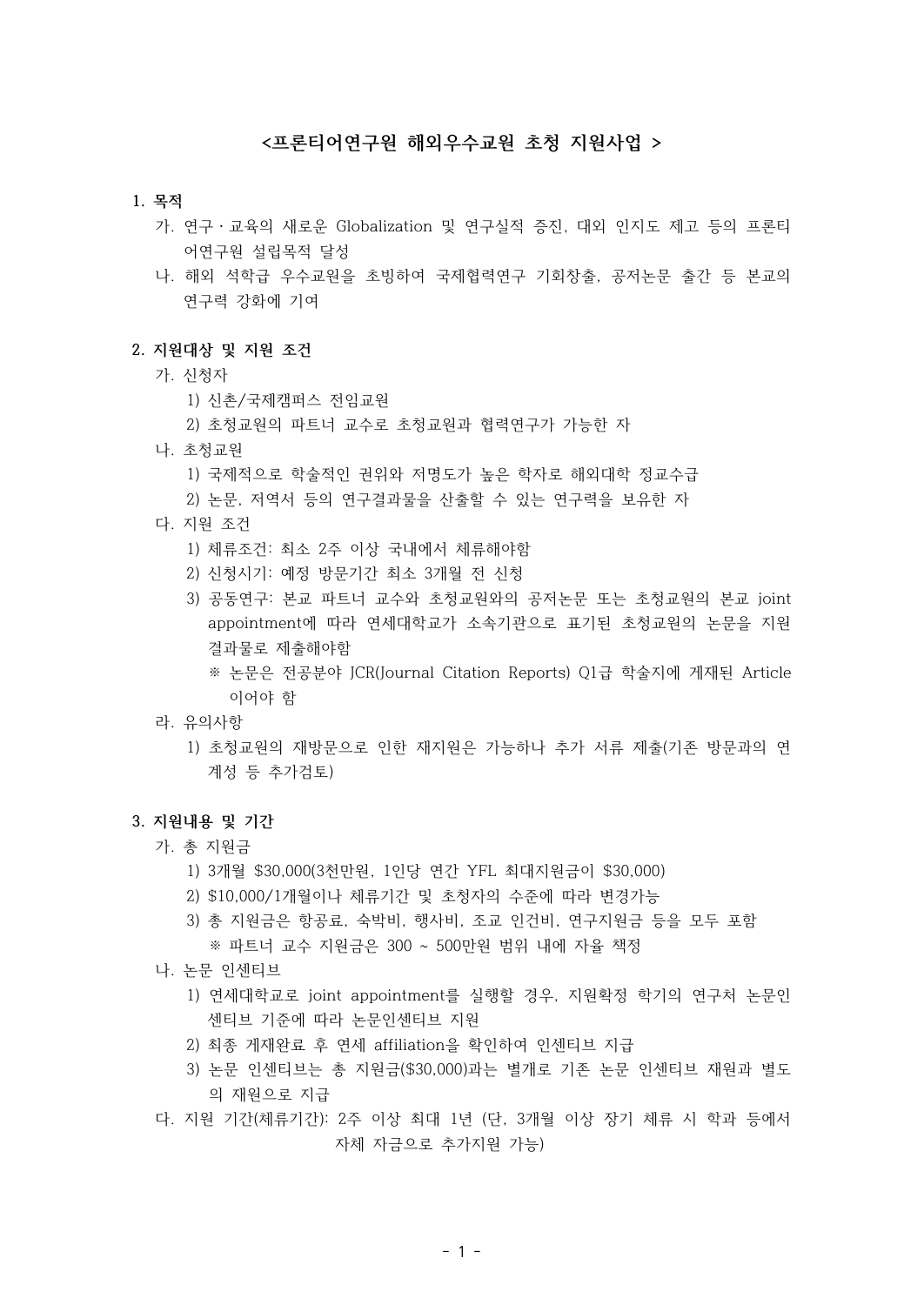#### **4. 신청절차 및 제출서류**



가. 제출서류

1) 신청교원 작성: 지원신청서, 초청교원 방문 계획안(예산 신청내역서 포함)

2) 초청교원 작성: CV 및 연구계획서(공동연구 추진항목 포함)

### **5. 선정 및 평가방법**

가. 1단계 심사 : 요건심사

- 심사방법 : 신청요강에 의한 신청자격 요건의 충족 여부 검토

- 나. 2단계 심사 : 종합심사
	- 1) 프론티어연구원 선정위원회 상정, 초청교원 연구력 분석자료 추가
	- 2) 주요 심사내용
		- 가) 초청교원의 연구업적 및 연구계획 평가
		- 나) 파트너 교수 및 관련학과와의 공동연구 가능성
		- 다) 최종 결과물 산출가능성
- 다. 결과발표: 최초지원서 제출 후 1개월 내 결과 통보
- 라. 확약서 서명: 신청교원, 초빙교원 지원 사항 및 결과보고 조건 확인 후 확약서 서명

### **6. 지급 및 관리**

- 가. 총지원금
	- 1) 계상 가능항목: 항공료, 숙박비, 행사비, 조교 인건비, 초청교원 연구지원금(강연료, 연구비 등), 파트너 교수 연구지원금
	- 2) 항공료, 숙박비, 조교 인건비는 YFL에서 직접 지급, 정산
	- 3) 행사비는 학과 또는 연구소에서 유관 행사를 진행할 경우에 지원하며 학과예산으로 전용한 후 학과에서 집행
	- 4) 초청교원 및 파트너 교수 연구지원금: 초청교원 귀국 후 결과보고서 제출 후 YFL 에서 지급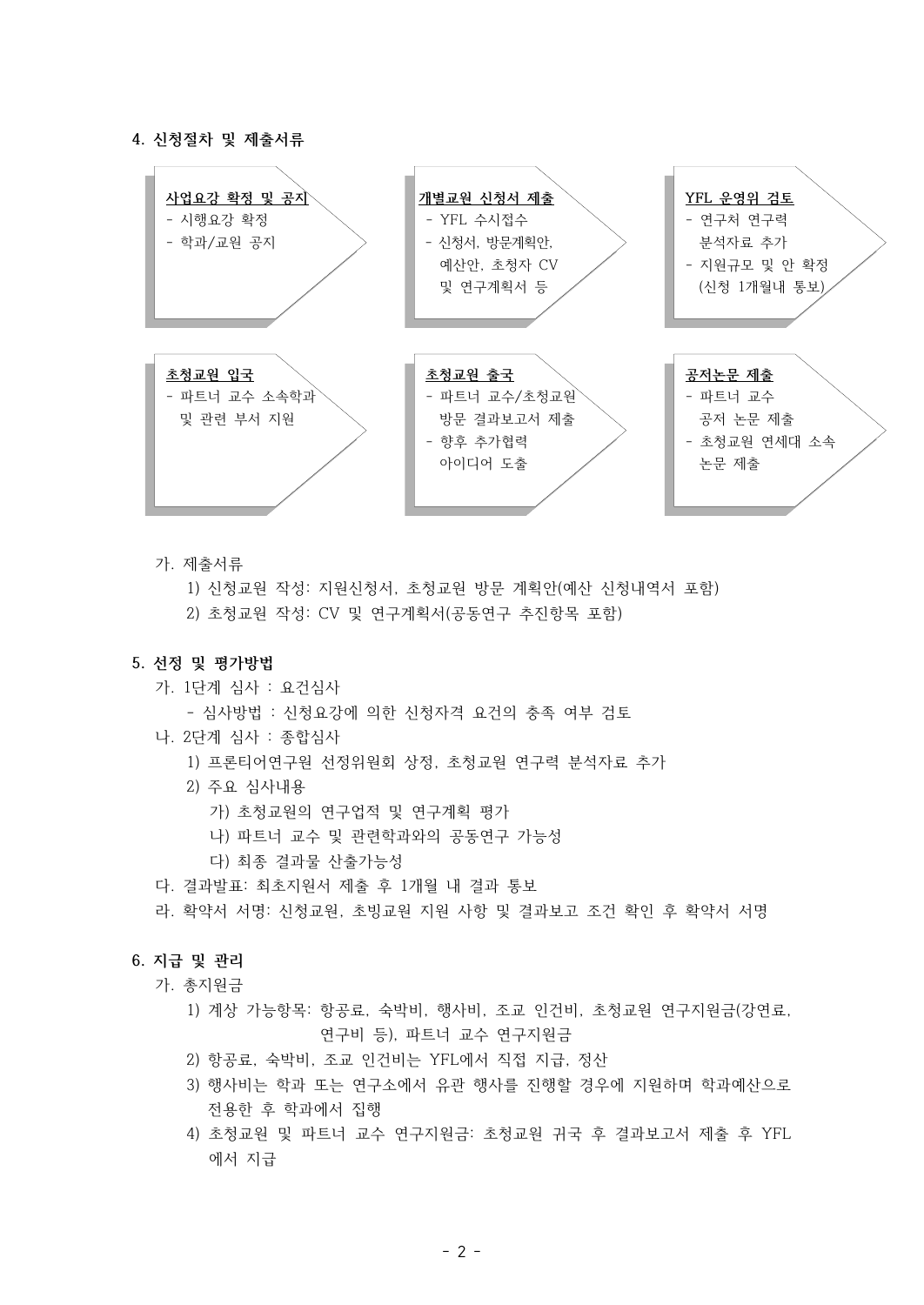#### **7. 결과보고**

- 가. 방문 결과보고서
	- 1) 제출자: 본교 신청교원, 초청교원이 각각 작성한 방문 결과보고서 제출
	- 2) 제출시기: 출국 후 15일 내
	- 3) 제출자료: 방문 결과보고서 1부(별도 양식)
- 나. 연구결과물
	- 1) 공저논문 제출: 본교 신청교원이 제출, 과제기간 종료 후 1년 6개월 내
	- 2) Joint Affiliation 논문
		- 게재완료 후 초청교원이 YFL에 직접 제출
		- 제출내용 확인 후 3개월 내 논문인센티브 지급
- 다. 제재사항: 방문 결과보고서를 제출하지 않는 경우 신청교원은 향후 연구처 연구진흥 사업에 3년간 지원을 제한
- 라. 연구결과의 표시: 사사 문구 불필요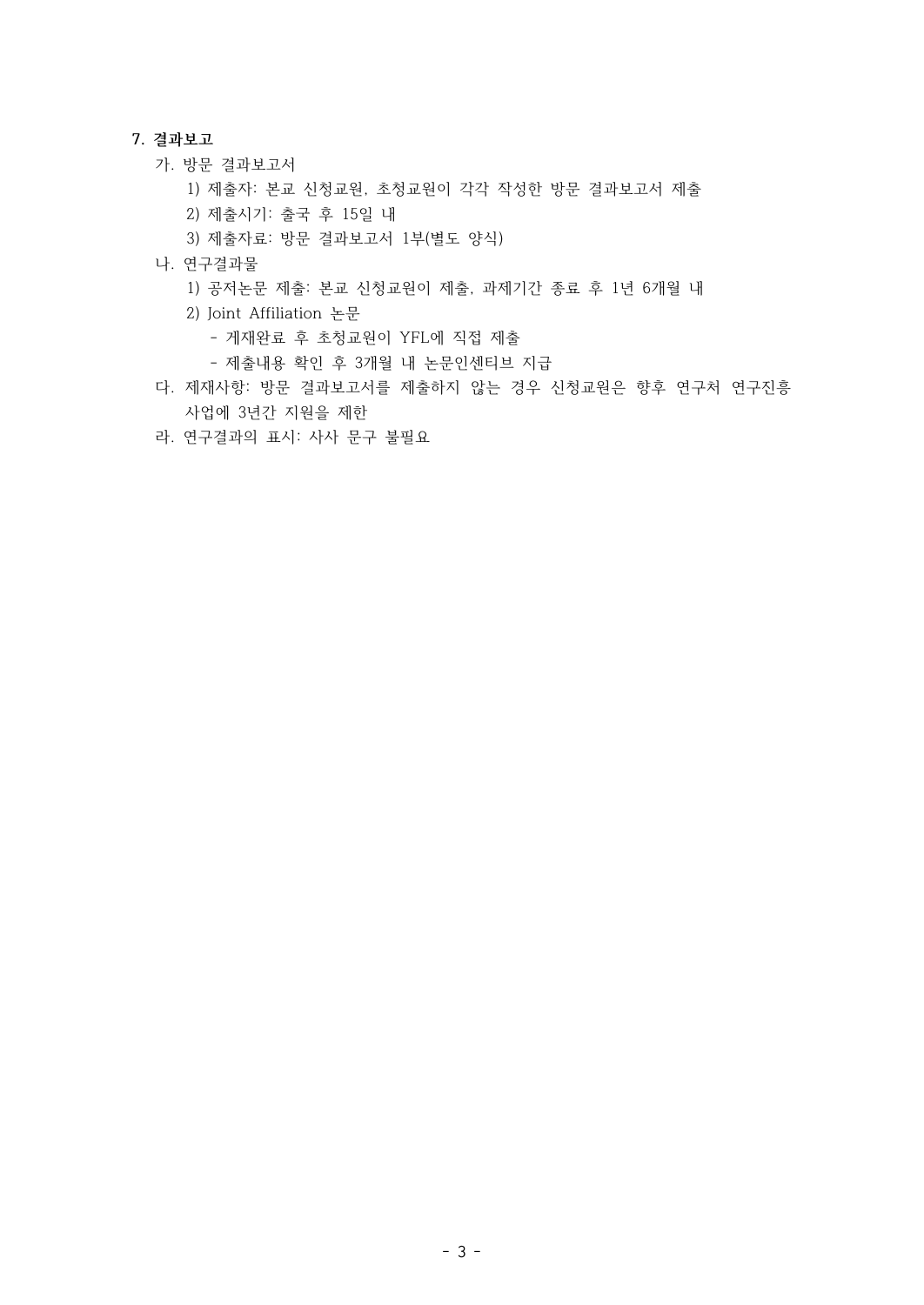<Yonsei Frontier Lab>

# **Invitation Program for Outstanding Scholars**

- 1. Objective
	- a. Achieving the Yonsei Frontier Lab's founding objectives, such as new globalization in education and research, enhancing research performance, and raising international recognition
	- b. Contributing to the university's research capacity by inviting outstanding faculty scholars to create opportunities for international collaborative research and to publish joint authorship papers
- 2. Eligibility and conditions for funding
	- a. Applicant
		- 1) Full-time faculty member at the Sinchon/International campus
		- 2) Must be capable of collaborative research with the invited faculty scholar as the scholar's partner professor
	- b. Guest faculty
		- 1) Scholar with international academic authority and recognition, full professor at a foreign university
		- 2) Must possess the research capacity to produce research results, such as papers or books
	- c. Conditions for funding
		- 1) Length of stay: Must be in South Korea for a minimum of two weeks
		- 2) Period of application: Must apply at least three months before the expected period of visit
		- 3) Collaborative research: Must submit, as the product of funding, a paper that the guest faculty had jointly authored with his Yonsei partner professor or a paper that indicates Yonsei University as the institution of affiliation
			- ※ The paper must be an article published in a JCR(Journal Citation Reports) Q1 Level Academic Journal specializing in the faculty member's research field
	- d. Note
		- 1) Multiple funding for a guest faculty's re-visit to the university is possible but additional documents must be submitted (further review as to the second trip's relatedness with the original visit, among others, will occur)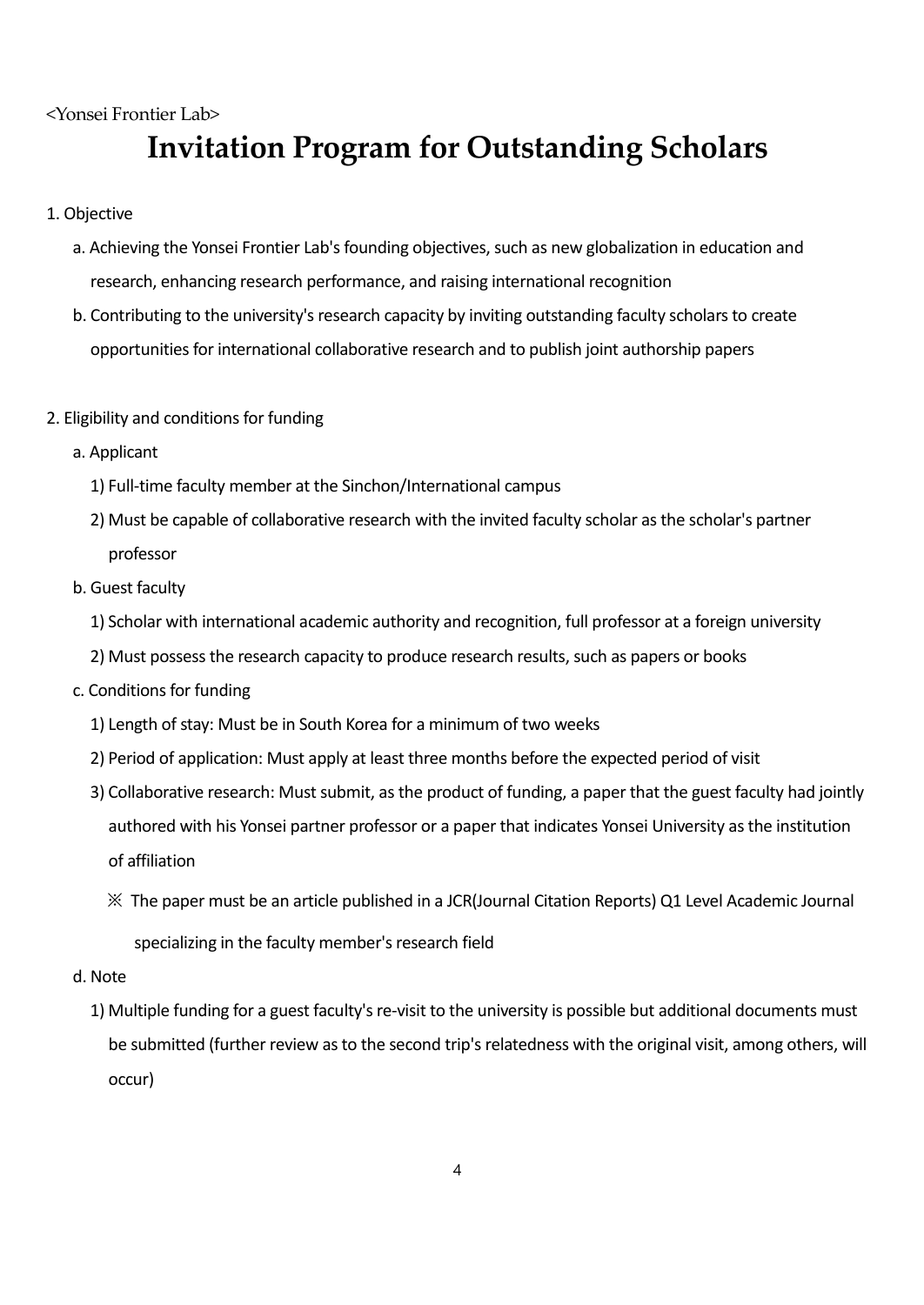- 3. Substance and period of funding
	- a. Total amount of funding
		- 1) \$30,000 for three months (YFL's max annual funding for one person amounts to \$30,000 equivalent to KRW 30,000,000)
		- 2) \$10,000 for a month or modifications according to the Guest Scholar's period of stay or standard of academic achievement also possible
		- 3) The total amount of funding include fees for flight, accommodations, events, TA/RA labor cost, etc.
			- $\%$  The partner professor's research funding will be freely determined within the range of KRW

3,000,000 to 5,000,000

- b. Incentives for paper publication
	- 1) If the guest scholar accepts joint appointment to Yonsei University, paper publication incentives will be available according to the standards set by the Office of Research for the period of the funded semester
	- 2) The incentive will be provided once the Yonsei affiliation is confirmed after final publication
	- 3) This paper publication incentive is not subject to the total funding limit of \$30,000 and is funded by a source separate from the original paper incentive system
- c. Period of funding(Period of stay): Minimum of two weeks, maximum of one year (However, the department may provide additional funding from its own finances in cases of long-time residence exceeding three months)

4. Process of application and required documents

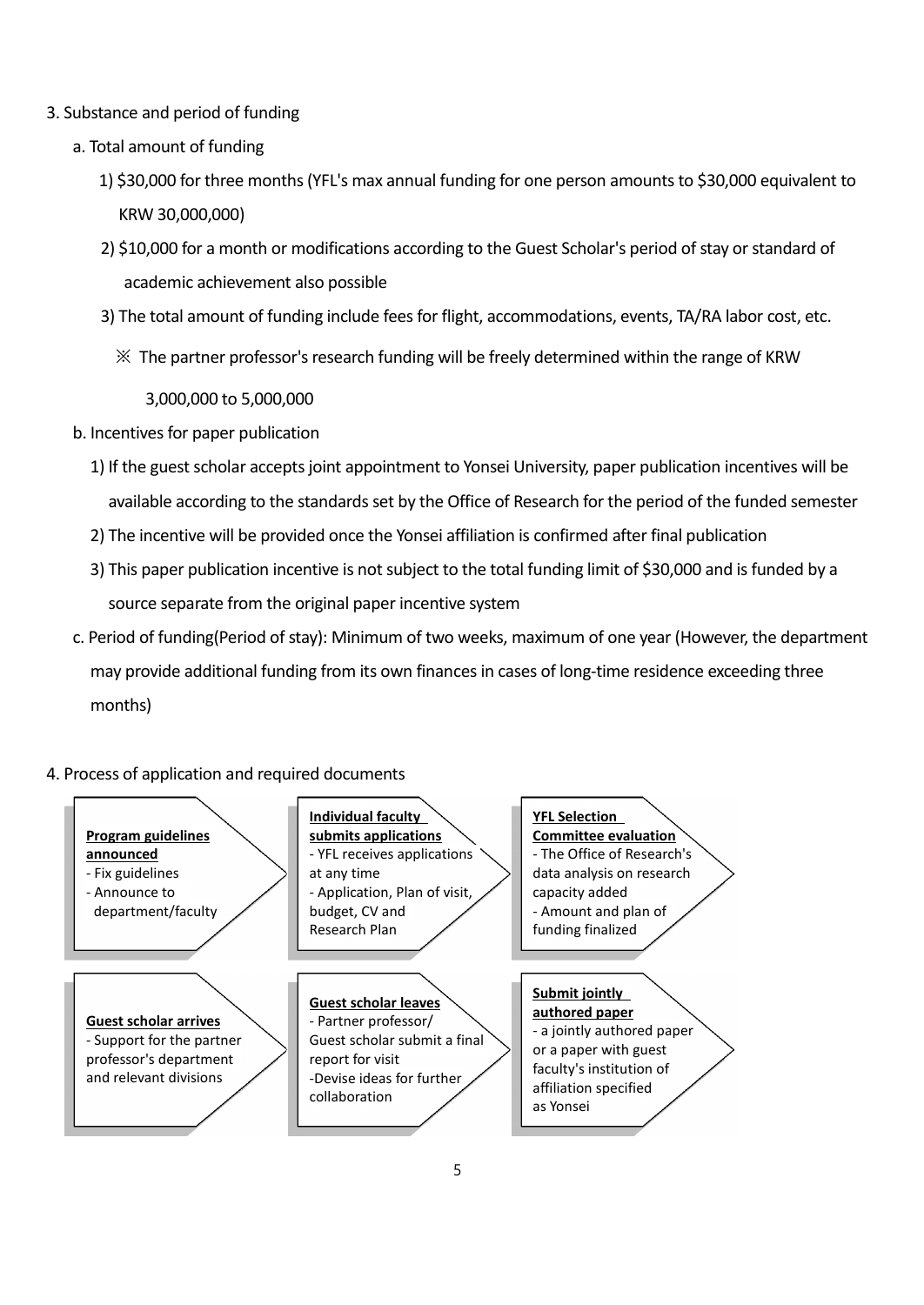- a. Required documents
	- 1) Faculty applicant must submit: application, proposal for the guest faculty's visit (including budget expenditure statement)
	- 2) Guest faculty must submit: CV and research plan (including items for joint research)
- 5. Method of selection and evaluation
	- a. 1st step of evaluation: Evaluation requirements
		- Method of evaluation: Review whether the conditions of application have been met according to the application guidelines
	- b. 2nd step of evaluation: Comprehensive evaluation
		- 1) Submit to the YFL Selection Committee, additional data on the invited scholar's research capacity included
		- 2) Main points of evaluation
			- a) Evaluation of the guest faculty's research accomplishments and research proposal
			- b) The likelihood of joint research with the partner professor and the relevant department
			- c) The likelihood of producing conclusive results
	- c. Announcement of results: within one month of submitting the initial application
	- d. Sign a letter of Intent: Check the details of funding and requirements of result reporting for faculty applicant and guest faculty and then sign the a letter of Intent
- 6. Payment and management
	- a. Total amount of funding
		- 1) Items that can be appropriated: flight, accommodations, events, TA/RA labor costs, research funding for guest faculty (e.g. lecture fees, research fund), partner professor's research funding
		- 2) The YFL will directly pay and balance fees for flight, accommodations and TA/RA work
		- 3) Funding for events will be provided if the department or lab host a relevant event, and it will be redirected as part of the department's budget, which will be executed by the department
		- 4) Research funding for the guest faculty or partner professor: YFL will provide payment after the final report is submitted after the guest faculty's departure
- 7. Final report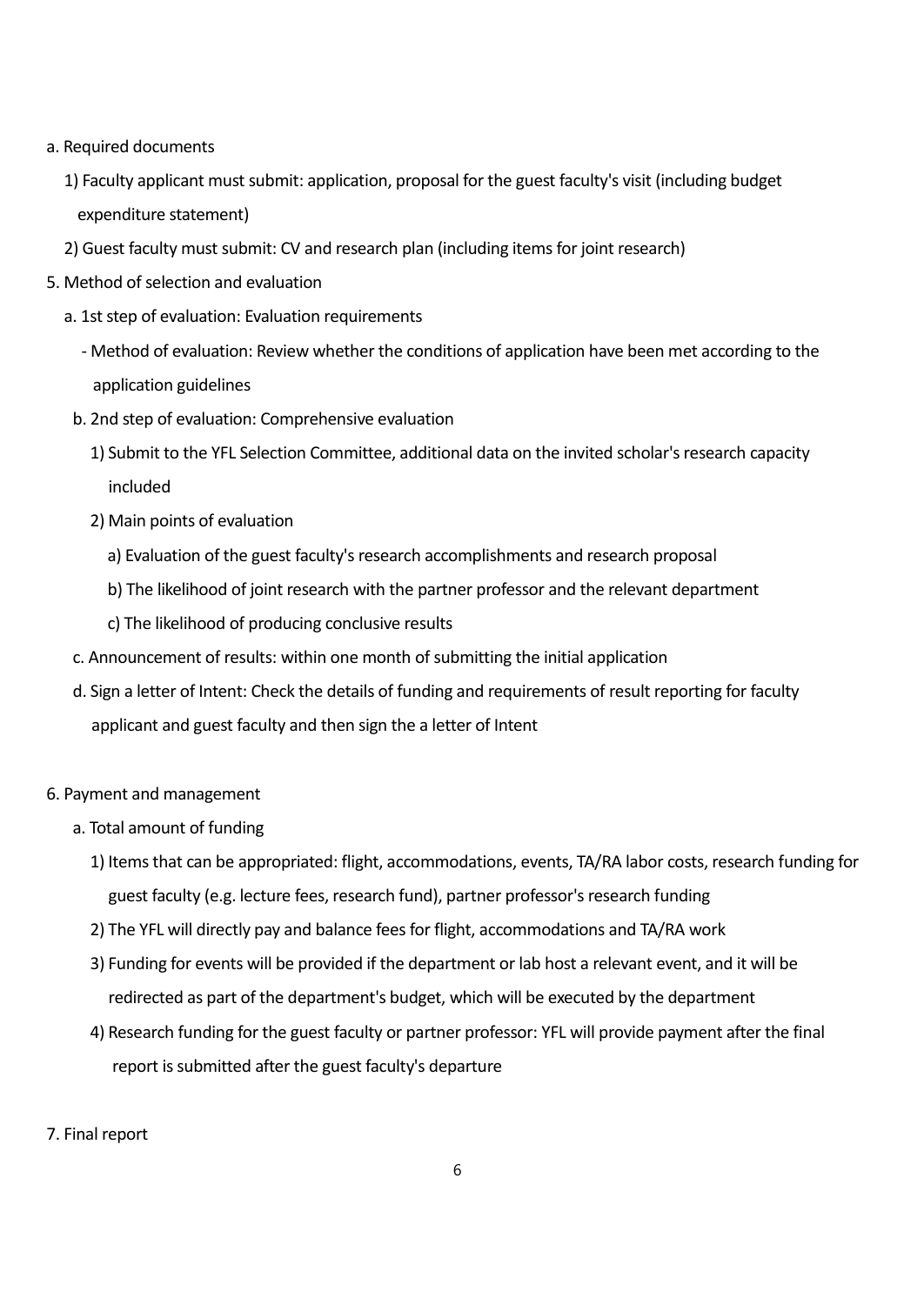- a. Final report for visit
	- 1) Submitter: Yonsei faculty applicant and the guest scholar each write and submit a final report
	- 2) Period of submission: within 15 days of departure
	- 3) Required documents: 1 copy of the final report (form available)
- b. Research results
	- 1) Submitting jointly authored papers: the Yonsei faculty applicant submits within 18 months after the assignment's termination
	- 2) Joint Affiliation papers
		- The guest faculty submits directly to the YFL after final publication
		- Paper incentive provided within three months after the submitted material has been confirmed
- c. Possible sanctions: Yonsei faculty applicants who do not submit the visit final report will be subject to restrictions in receiving subsequent funding from the Office of Research's Research Promotion Programs for 3 years.
- d. Indication of research results: Address of thanks unnecessary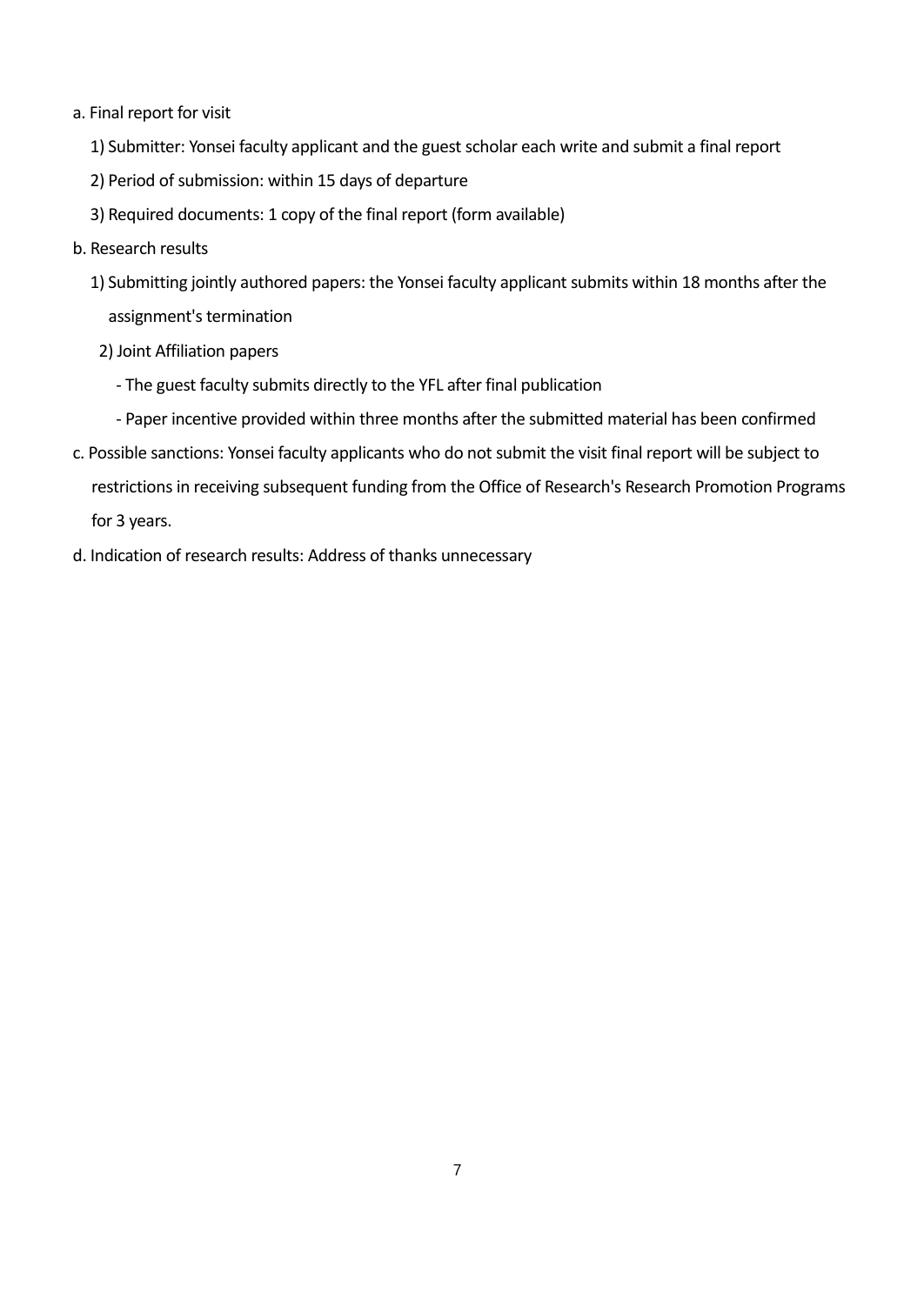# 해외우수교원 초청 지원사업 신청서

| 신청교원<br>(파트너교수)<br>인적사항                                                                               | 성명                                                                                                                                |  | 소속대학 |  |
|-------------------------------------------------------------------------------------------------------|-----------------------------------------------------------------------------------------------------------------------------------|--|------|--|
|                                                                                                       | 소속학과                                                                                                                              |  | 이메일  |  |
| 외국석학                                                                                                  | 성명                                                                                                                                |  | 국적   |  |
| 인적사항                                                                                                  | 소속기관                                                                                                                              |  | 직위   |  |
| 초청교원<br>체류기간                                                                                          |                                                                                                                                   |  |      |  |
| 지원 신청액                                                                                                | 원                                                                                                                                 |  |      |  |
| 연구결과물<br>유형                                                                                           | (※ 해당 항목에 표시)<br>□ 공저논문<br>□ Joint Affiliation 논문<br>* Joint Affiliation은 초청 교원이 비전임교원으로 정식 본교 임용을<br>받은 후 연세대학교 소속으로 게재하는 논문을 말함 |  |      |  |
| 기타 요청사항                                                                                               |                                                                                                                                   |  |      |  |
| ※ 첨부서류<br>(1) 방문계획안(예산신청내역 포함) 1부<br>(2) 초청교원 CV(자유양식)<br>(3) 초청교원 연구계획서(자유양식, 본교 교수와의 공동연구 내용 포함) 1부 |                                                                                                                                   |  |      |  |

**연세대학교 해외우수교원 초청 지원사업 기준에 의거 위와 같이 신청합니다.**

**년 월 일**

 **신청자 : (인)**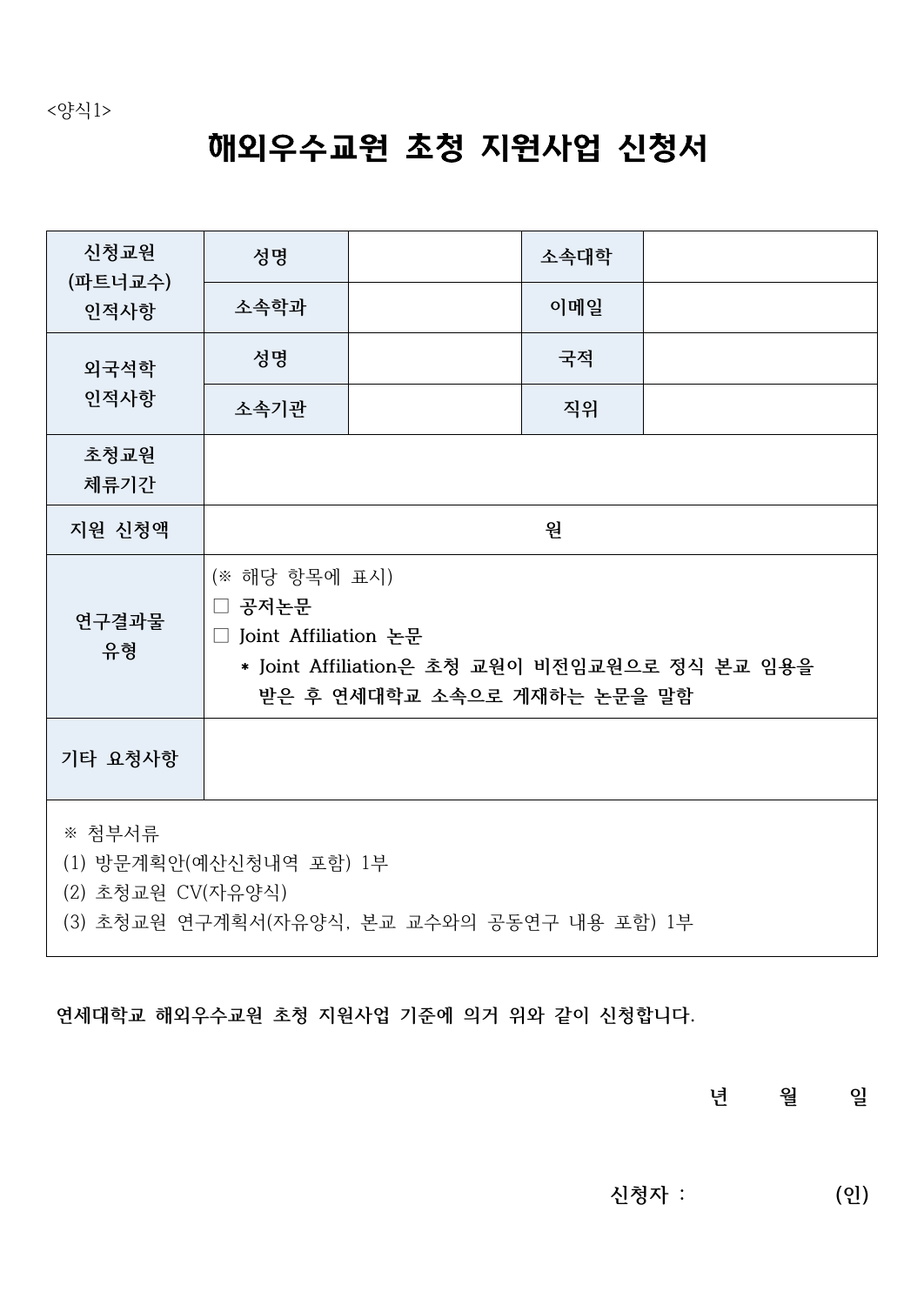<양식2>

# 방문 계획안 및 예산 신청내역서

(※ 총 3페이지 내외로 작성)

- **1. 방문목적 및 초청 사유**
- **2. 기대효과**
- **3. 초청교원 활용방안**
	- \* 특강, 본교 주관 학술대회 참여 등 본교에서 초청교원을 활용할 계획을 작성
- **4. 공동연구 추진안**
	- \* 본교 파트너교수와의 공동연구 방안
- **5. 예산신청내역 (YFL 지원액: 최대 3천만원)**

| 항목                  | 산정기준                                                                     | 신청액 (단위: 원) | 비고                                             |
|---------------------|--------------------------------------------------------------------------|-------------|------------------------------------------------|
| 1. 항공료              | 초청교원 이코노미 클래스<br>이하 왕복 항공료(영수증<br>제출 후 실비정산)                             |             |                                                |
| 2. 숙박비              | 본교 체류기간 숙박비<br>(기준금액 1Bed Room, 월<br>202만원*)                             |             |                                                |
| 3. 행사비              | 초청교원이 참여하는 학술<br>행사로 학과예산으로 전용<br>- 세부 예산안 별도 제출<br>(항목/산출근거/계정코드<br>포함) |             |                                                |
| 4. 조교 인건비           | 초청교원 지원을 위한 조교<br>인건비                                                    |             | 장학금 또는 노임 지급                                   |
| 5. 초청교수<br>연구지원금    | 연구지원금 정액 지급                                                              |             | 외화송금 또는 국내계좌<br>지급                             |
| 6. 파트너교수<br>연구지원금   | 연구지원금 정액 지급                                                              |             | 급여 포함                                          |
| 7. 초청 학과,<br>연구소 예산 |                                                                          |             | YFL지원 외에 기관의 기타<br>추가지원이 있을 경우 총액<br>및 지원항목 작성 |
| 합계                  |                                                                          |             |                                                |

\*) 2018 본교 지정숙소 - DMC빌 기준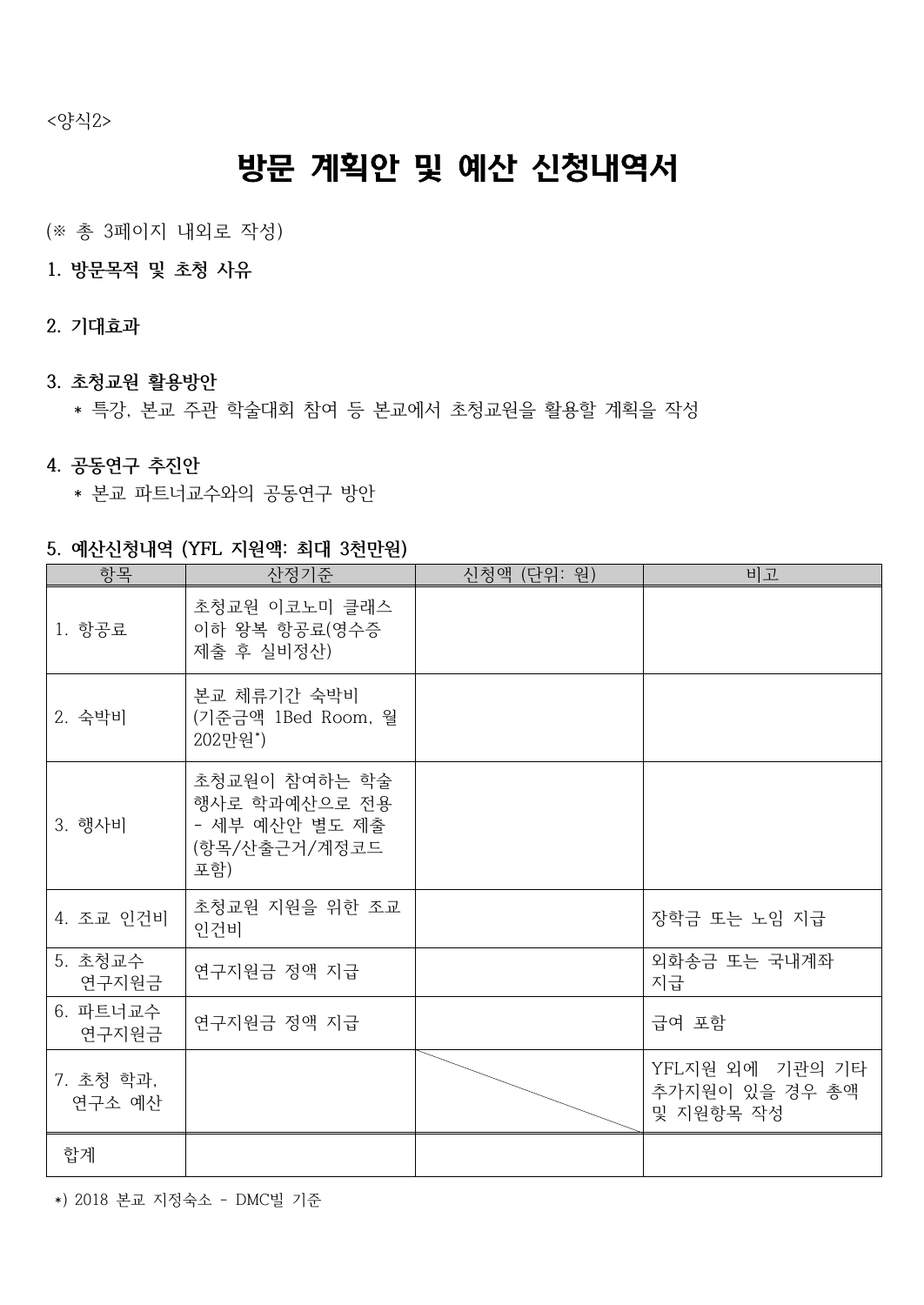<양식3>

# 확약서 Letter of Intent

**2018학년도 프론티어연구원 해외우수교원 초청 지원사업 신청자인 본인 (성 명)은 다음과 같 이 지원사업의 조건을 이행할 것을 확약합니다.**

- **※ 확약내용**
- ① 체류시기:
- ② 공동연구 추진안:
- ③ 연구 결과물 유형:

## **년 월 일**

 **신청자 : (인)**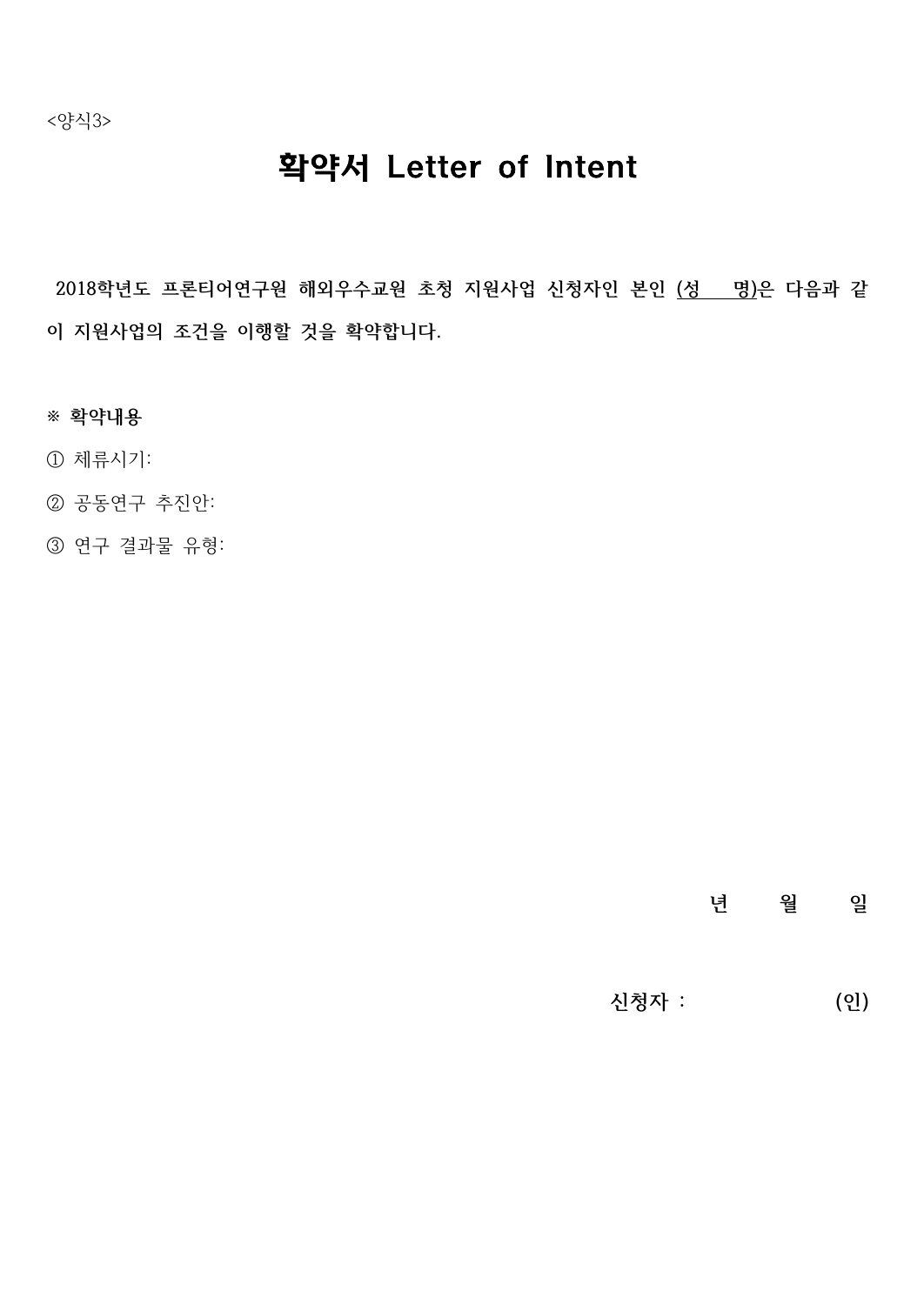<양식4>

# 해외우수교원 초청 지원사업 결과보고서

**(※ 본교 신청교원, 초청교원 별도 작성)**

- **1. 초청/방문 결과 요약**
	- **1) 체류기간**
	- **2) 주요 활동사항**
- **2. 향후 공동연구 추진안**
- **3. 기타 소감 및 제안사항 (※ 재방문 계획, 의사 등)**

**연세대학교 해외우수교원 초청 지원사업 기준에 의거 위와 같이 방문결과 보고서를 제출합니다.**

**년 월 일**

 **신청자 : (인)**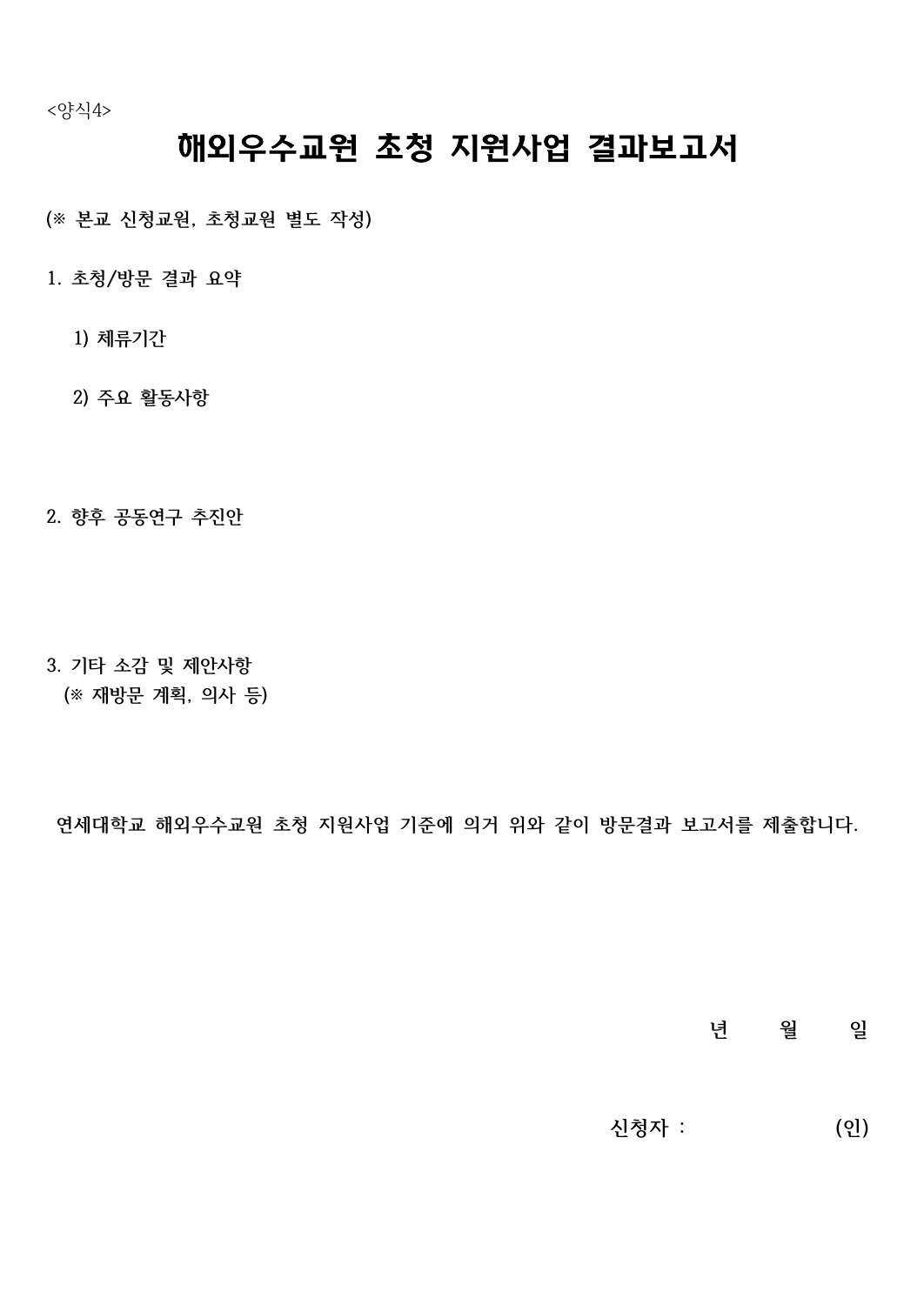# **YFL Invitation Program for Outstanding Scholars**

| <b>Faculty applicant</b><br>(Yonsei professor)<br>personal details                                                                                                                                                                                                             | Name                                                                                                                                                                                                                                                                                                |  | College     |  |
|--------------------------------------------------------------------------------------------------------------------------------------------------------------------------------------------------------------------------------------------------------------------------------|-----------------------------------------------------------------------------------------------------------------------------------------------------------------------------------------------------------------------------------------------------------------------------------------------------|--|-------------|--|
|                                                                                                                                                                                                                                                                                | Department                                                                                                                                                                                                                                                                                          |  | E-mail      |  |
| <b>Personal details</b><br>of foreign<br>scholar                                                                                                                                                                                                                               | Name                                                                                                                                                                                                                                                                                                |  | Nationality |  |
|                                                                                                                                                                                                                                                                                | Institution of<br>affiliation                                                                                                                                                                                                                                                                       |  | Position    |  |
| <b>Guest scholar's</b><br>period of stay                                                                                                                                                                                                                                       |                                                                                                                                                                                                                                                                                                     |  |             |  |
| Proposed<br>amount of<br>funding                                                                                                                                                                                                                                               | <b>KRW</b>                                                                                                                                                                                                                                                                                          |  |             |  |
| Type of research<br>result                                                                                                                                                                                                                                                     | (XCheck the relevant item)<br>$\Box$ Jointly authored paper<br>$\Box$ Joint affiliation paper<br>* "Joint Affiliation paper" refers to papers that the guest speaker publishes as a<br>member of Yonsei University after being officially appointed as a non-full time<br>faculty member of Yonsei. |  |             |  |
| <b>Additional</b><br>requests                                                                                                                                                                                                                                                  |                                                                                                                                                                                                                                                                                                     |  |             |  |
| * Additional attachments<br>(1) 1 Copy of Proposal for Visit (including budget expenditure statement)<br>(2) Guest faculty scholar's CV(free-form)<br>(3) 1 Copy of guest scholar's research plan (free-form, must include content on joint research with Yonsei<br>professor) |                                                                                                                                                                                                                                                                                                     |  |             |  |

**In accordance with the guidelines of YFL Invitation Program for Outstanding Scholars, I hereby apply as the above.**

Date: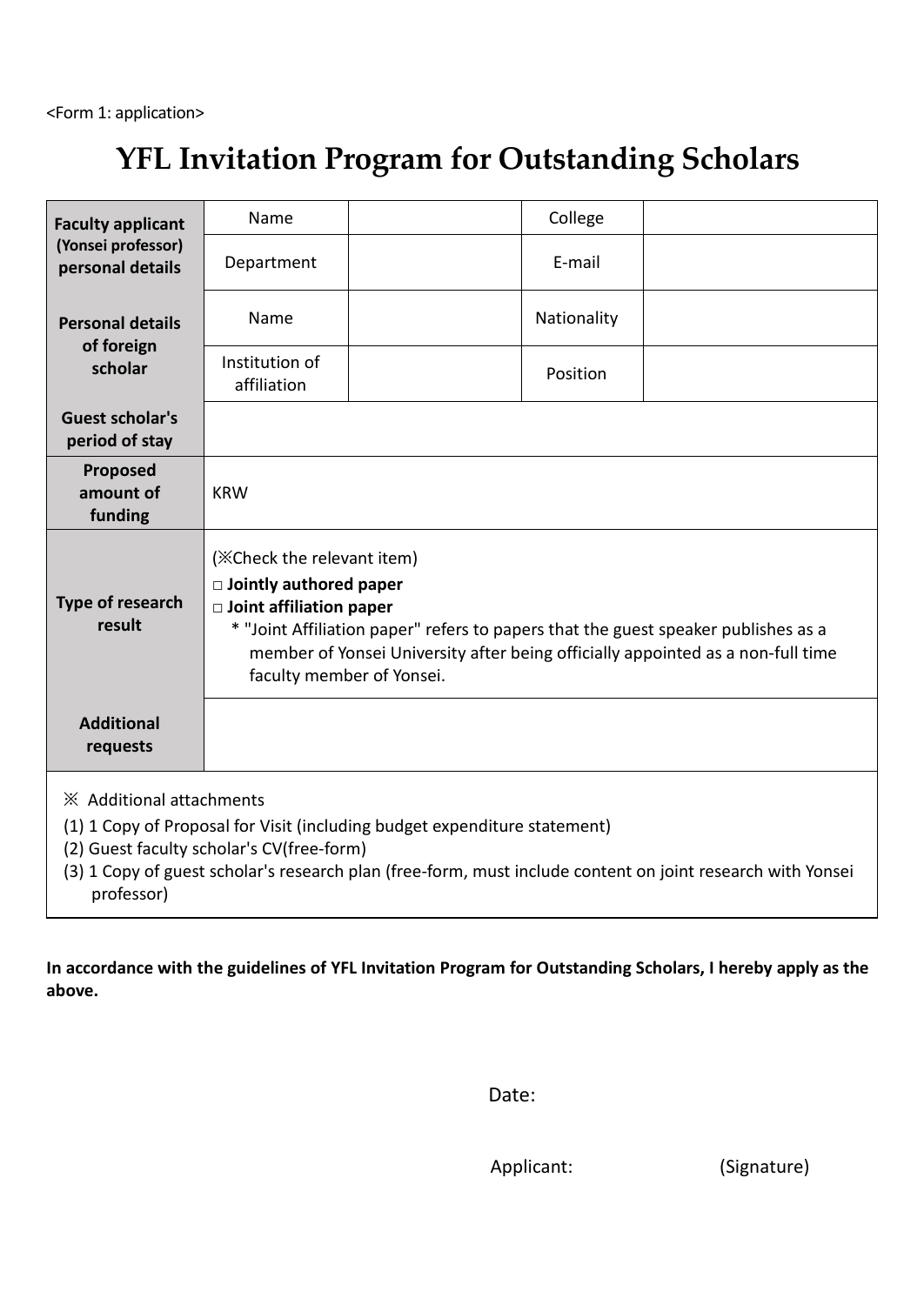<Form2>

# **Proposal for Visit and Budget Expenditure Statement**

(※ Please complete three pages or so.)

## **1. Purpose of visit and reason for invitation**

## **2. Anticipated effect of visit**

## **3. Plan for utilizing the guest scholar**

\* Write plan for utilizing the guest speaker at Yonsei University, such as offering special lectures or partaking in Yonsei-hosted academic conferences

## **4. Proposal for joint research**

\* Proposal for joint research with Yonsei partner professor

## **5. Budget expenditure statement**

(YFL's max annual funding for one person amounts to \$30,000 equivalent to KRW 30,000,000)

| <b>Item</b>                 | Standards for calculating cost                                                                                                                                                                                                                       | Amount requested (Unit: KRW) | <b>Note</b>                         |
|-----------------------------|------------------------------------------------------------------------------------------------------------------------------------------------------------------------------------------------------------------------------------------------------|------------------------------|-------------------------------------|
| 1. Flight                   | The guest scholar's round-trip<br>air fare for economy class or<br>lower (expenses reimbursed<br>after receipt is submitted)                                                                                                                         |                              |                                     |
| 2. Accommodations           | Accommodation fees for<br>period of stay at Yonsei<br>University (standard fees at<br>KRW 2,020,000 monthly for 1<br>Bed Room)                                                                                                                       |                              |                                     |
| 3. Events                   | Funding redirected as<br>department budget for<br>academic conferences in<br>which the guest scholar<br>partakes *detailed budget<br>expenditure statement must<br>be submitted separately.<br>(including item/basis of<br>calculation/account cord) |                              |                                     |
| 4. Labor costs for<br>TA/RA | Labor costs for TA/RA for the<br>guest scholar                                                                                                                                                                                                       |                              | Provided as scholarship or<br>wages |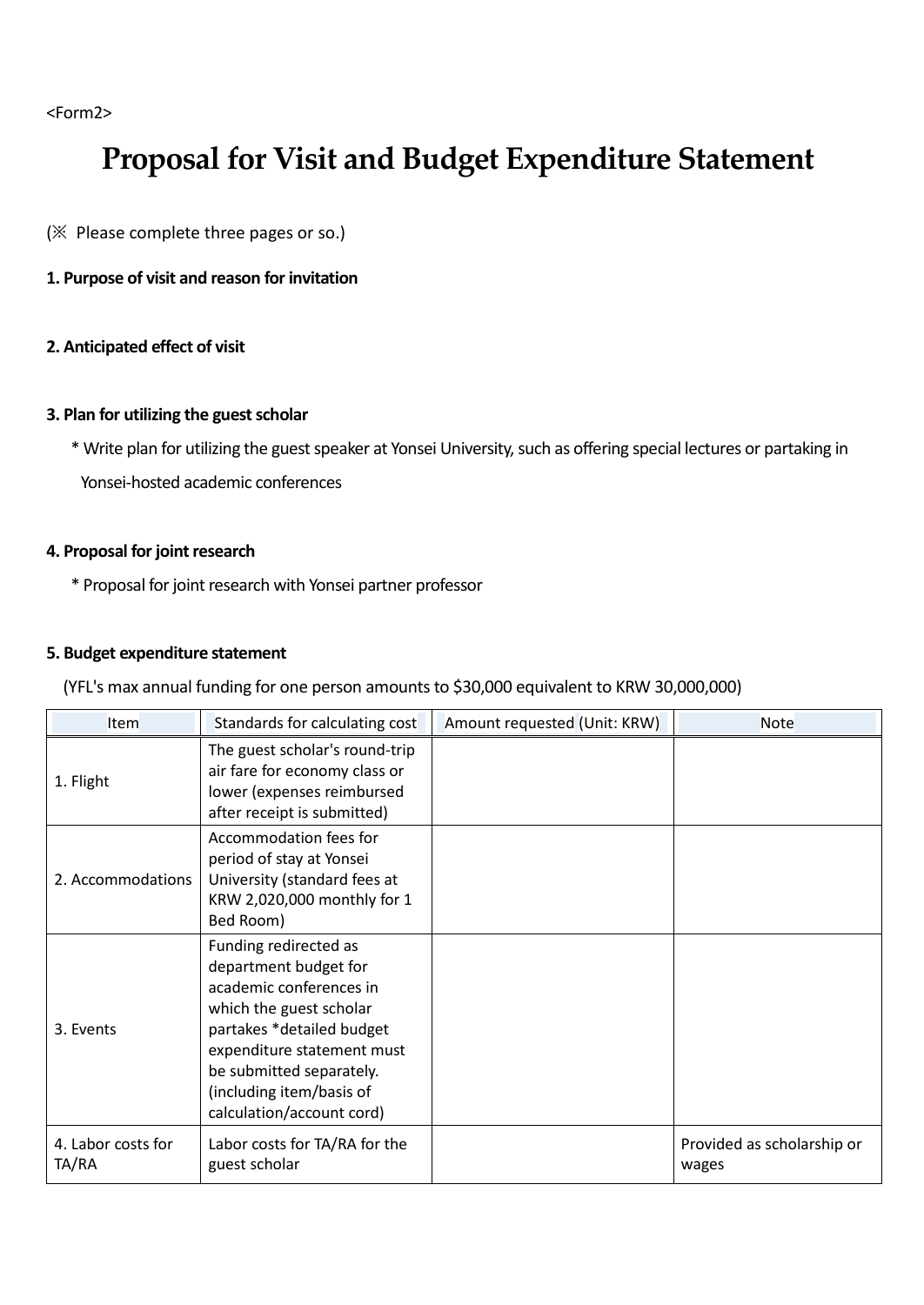| <b>Item</b>                                                            | Standards for calculating cost             | Amount requested (Unit: KRW) | <b>Note</b>                                                                                                            |
|------------------------------------------------------------------------|--------------------------------------------|------------------------------|------------------------------------------------------------------------------------------------------------------------|
| 5. Research funding<br>for guest scholar                               | Research funding provided at<br>fixed-rate |                              | Remitted as foreign<br>currency of home country<br>or wire-transferred to<br>Korean bank account                       |
| 6. Research funding<br>for partner<br>professor                        | Research funding provided at<br>fixed-rate |                              | Included in wages                                                                                                      |
| 7. Budget for<br>inviting<br>department,<br><b>Research Institutes</b> |                                            |                              | Write total amount and<br>items of funding if<br>additional support is<br>provided by an institution<br>other than YFL |
| Total                                                                  |                                            |                              |                                                                                                                        |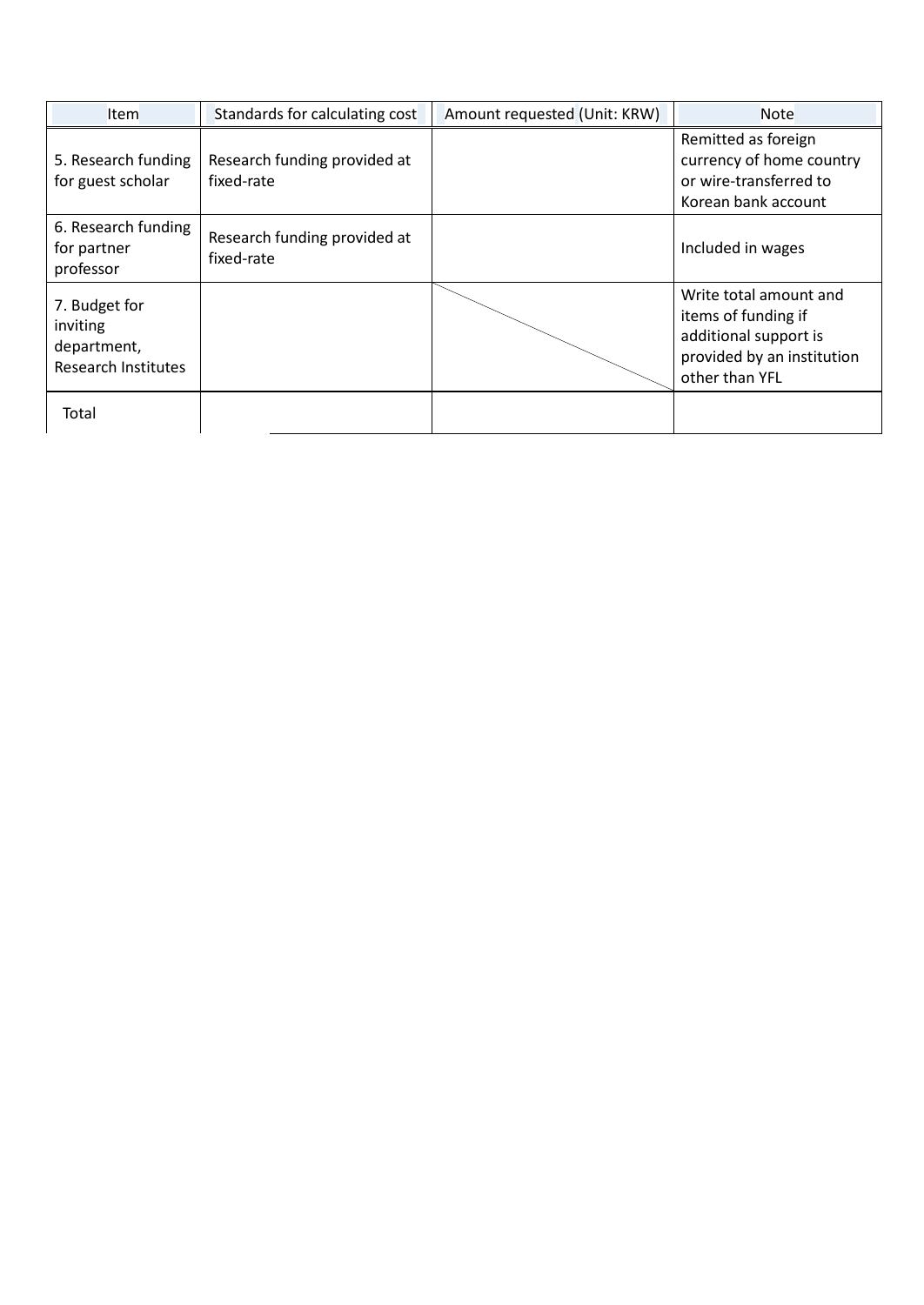<Form3>

# **Letter of Intent**

**I (Name), applicant to YFL Invitation Program for Outstanding Scholars, commit to carry out the following requirements of the funding program.**

**※ Content of intent** 

a. Period of stay:

b. Proposal for joint research:

c. Type of research result:

**Date:** The contract of the contract of the Date:

Applicant: (Signature)